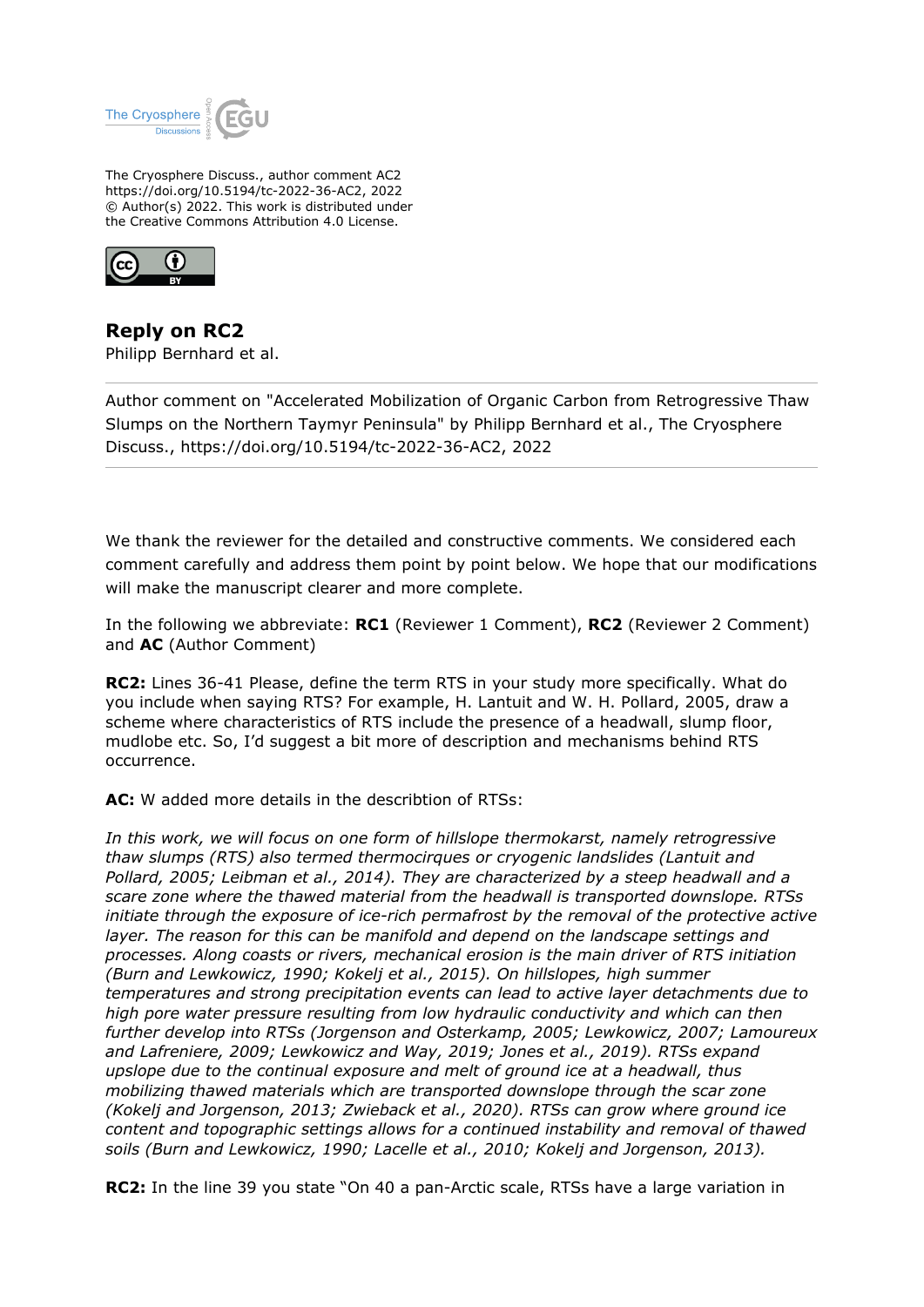size, ranging from small active-layer detachments to large mega slumps with headwalls heights of up to 40m (Kokelj et al., 2015; Murton et al., 2017)." Active layer detachment slides and RTS in some publications are considered to be of different types. Please, check: Active Layer Detachment Slides and Retrogressive Thaw Slumps Susceptibility Mapping for Current and Future Permafrost Distribution, Yukon Alaska Highway Corridor Andre Ìe Blais-Stevens, Marian Kremer, Philip P. Bonnaventure, Sharon L. Smith, Panya Lipovsky and Antoni G. Lewkowicz. However, if you merge all genetically different types of cryogenic landslides in one term "RTS" in this study, then just, please, state it clearly in terminology definition. Please, check: Leibman, M., Khomutov, A., & Kizyakov, A. (2014). Cryogenic landslides in the Arctic plains of Russia: Classification, mechanisms, and landforms. In *Landslide Science for a Safer Geoenvironment* (pp. 493-497). Springer, Cham.

**AC:** We characterized RTS earlier by the presence of a headwall and refrain from using the term active-layer slides here. We added a reference to Swanson and Nolan, 2018 for small RTSs and changed the sentence to:

*On a pan-Arctic scale, RTSs have a large variation in size, rangingfrom small slumps with headwall heights of less than a meter up to large mega slumps with headwalls heights of up to 40m(Swanson and Nolan, 2018; Kokelj et al., 2015; Murton et al., 2017).*

**RC2:** *Line 61:* "In this work our goal is to map and investigate RTSs on the northern Taymyr Peninsula, a region that is known to be susceptible to thaw slumping." – please, add the reference. As you have stated in line 36 the RTS occurrence is linked to the ground ice thawing. In my opinion it is important to mention what kind of ground ice was found in Taymyr that can be "responsible" for RTS occurrence (this will perfectly explain thaw slumping susceptibility).

Massive ground ice thawing was reported to lead to RTS occurrence in the Kara sea region (Belova, 2020; https://www.poac.com/Proceedings/2021/POAC21-005.pdf). The presence of massive ground ice in the Northern Taymyr was mentioned in Massive ground ice database.

Please, have a look at: Streletskaya, I.D., Ukraintseva, N.G. & Drozdov, I.D., 2001. Massive ground ice database. [Online] Available at: http://www.geogr.msu.ru/cafedra/crio/Tabular/

Locations of massive ground ice in the Northern Taymyr: http://www.geogr.msu.ru/cafedr a/crio/Tabular/Data/Regions/TAYMIR%20PENISULA%20AND%20LAPTEV%20SEA%20COA ST.htm

Moreover, field observations stated in the Geocryology of the USSR, 1989\* declare the presence of massive ground ice in Taymyr reaching up to 3 m of thickness as well as the occurrence of ice wedges up to 6 m of depth.

\*- Yershov, E.D. (ed.). 1989. Geocryology of the USSR. Central Siberia. Moscow: Nedra, 414 pp. (in Russian). Open access, in Russian: https://www.studmed.ru/ershov-e-d-redgeokriologiya-sssr-srednyaya-sibir\_2217c861271.html

**AC:** We added the reference for RTS development and also elaborate on massive ice content adding the refences you suggested:

*In this work our goal is to map and investigate RTSs on the northern Taymyr Peninsula, a region containing massive ground70 ice, remnant from the Kara Ice-Sheet and which is known to be susceptible to thaw slumping (Grosval'd et al., 1986; Yershov,E.D., 1989;*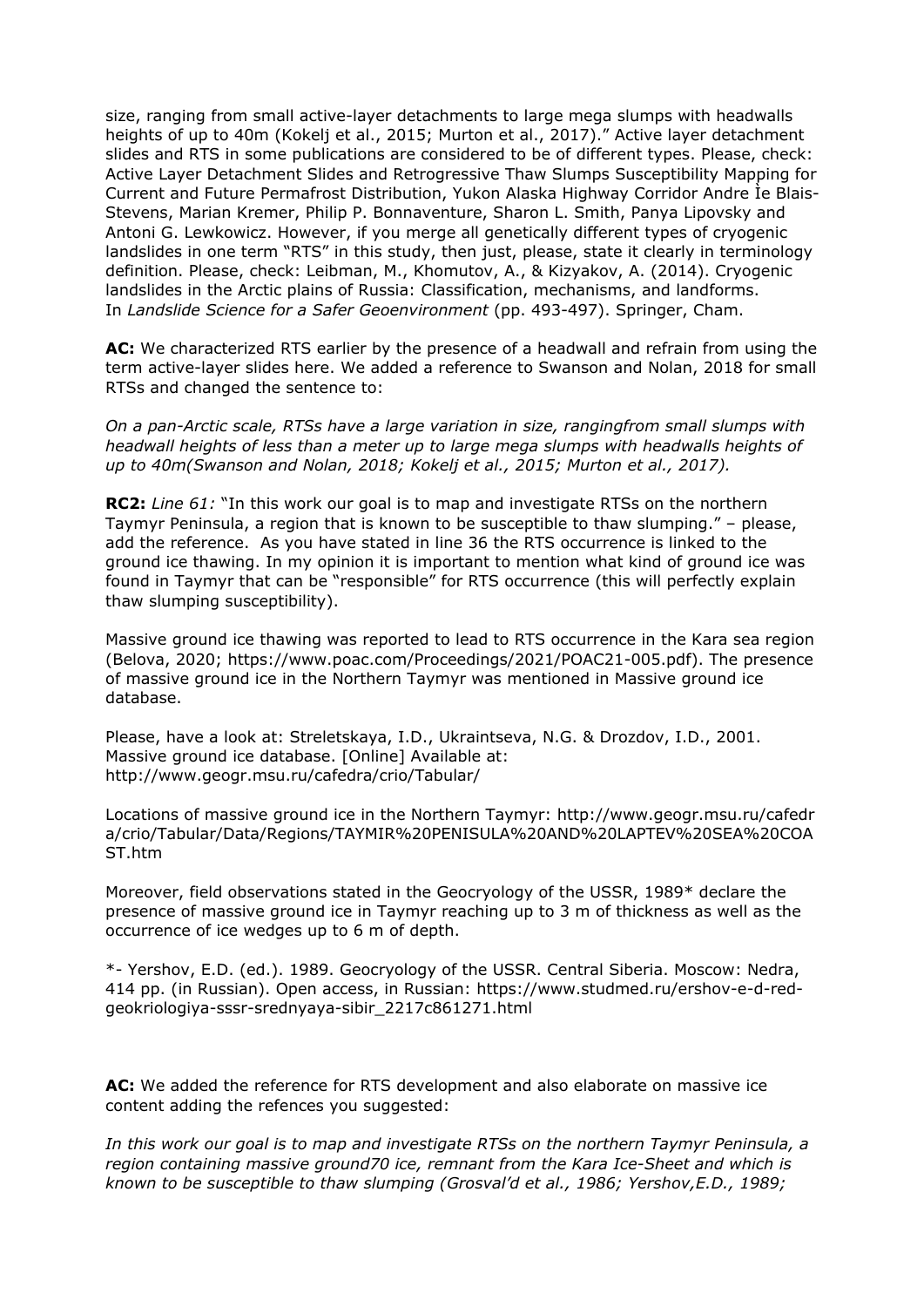### *Alexanderson et al., 2002).*

## **Study area**

**RC2:** *Line 86:* "During winter the region experiences monthly mean temperatures below -30° C (Matveyeva, 1994)." – this is a bit outdated due to climate warming (also: "air" is missed in the sentence).

For example, mean air temperature from the meteorological station at the Cape Chelyuskin for the coldest winter months of December, January and February was -24° for 2010/2011 and -22° for 2020/2021.

Thus, I'd suggest the following:

Please, define the exact months you were working with since "the winter" in the Siberian Artic starts in  $\sim$ October and lasts till  $\sim$ May. It would be great if months will be added at Fig.2 as well.

Create a graph with monthly mean air temperature for the months that were considered in the research.

I am pretty sure that recent in-situ air temperature data will update and enhance current study area description a lot.

You can look at the archived meteorological data freely available for your area at the meteorological station at the Cape Chelyuskin (77° 43' N., 104° 18' E) https://rp5.ru/%D 0%90%D1%80%D1%85%D0%B8%D0%B2\_%D0%BF%D0%BE%D0%B3%D0%BE%D0 %B4%D1%8B\_%D0%BD%D0%B0\_%D0%BC%D1%8B%D1%81%D0%B5\_%D0%A7%D 0%B5%D0%BB%D1%8E%D1%81%D0%BA%D0%B8%D0%BD

It is in Russian, but built-in browser translator should help, otherwise I can help.

Meteorological station at the Sterlegov Cape (75° 24' N, 88° 47' E) https://rp5.ru/%D0%9 0%D1%80%D1%85%D0%B8%D0%B2\_%D0%BF%D0%BE%D0%B3%D0%BE%D0%B4 %D1%8B\_%D0%BD%D0%B0\_%D0%BC%D1%8B%D1%81%D0%B5\_%D0%A1%D1%8 2%D0%B5%D1%80%D0%BB%D0%B5%D0%B3%D0%BE%D0%B2%D0%B0

### And

*Line 93:* "During the Middle and Late Weichselian (MIS 4 to 2) the ice retreated step-wise and also temporary re-advanced leading to several ice-marginal zones (NTZ) north of the Byrranga Mountains with associated features of glacial, glaciofluvial and glaciolacustrine deposits including buried glacial ice."

This is one of the geological concept stating the presence of the deposits only of the glacial genesis. Meanwhile in the Geocryology of the USSR (page 142, in Russian) it is stated that there are not only glacial but also marine deposits on the Taymyr peninsula.

The following are the sheets of the state geological (quaternary) map for the Northern Taymyr peninsula, where marine deposits also take place. Blue «m» index stands for marine deposits:

State geological map. Scale 1: 1,000,000 (third generation). Taimyr-Severnaya Zemlya series. Sheet S-47 (Taymyr Peninsula), 2015. Map of Quaternary formations. VSEGEI: St. Petersburg.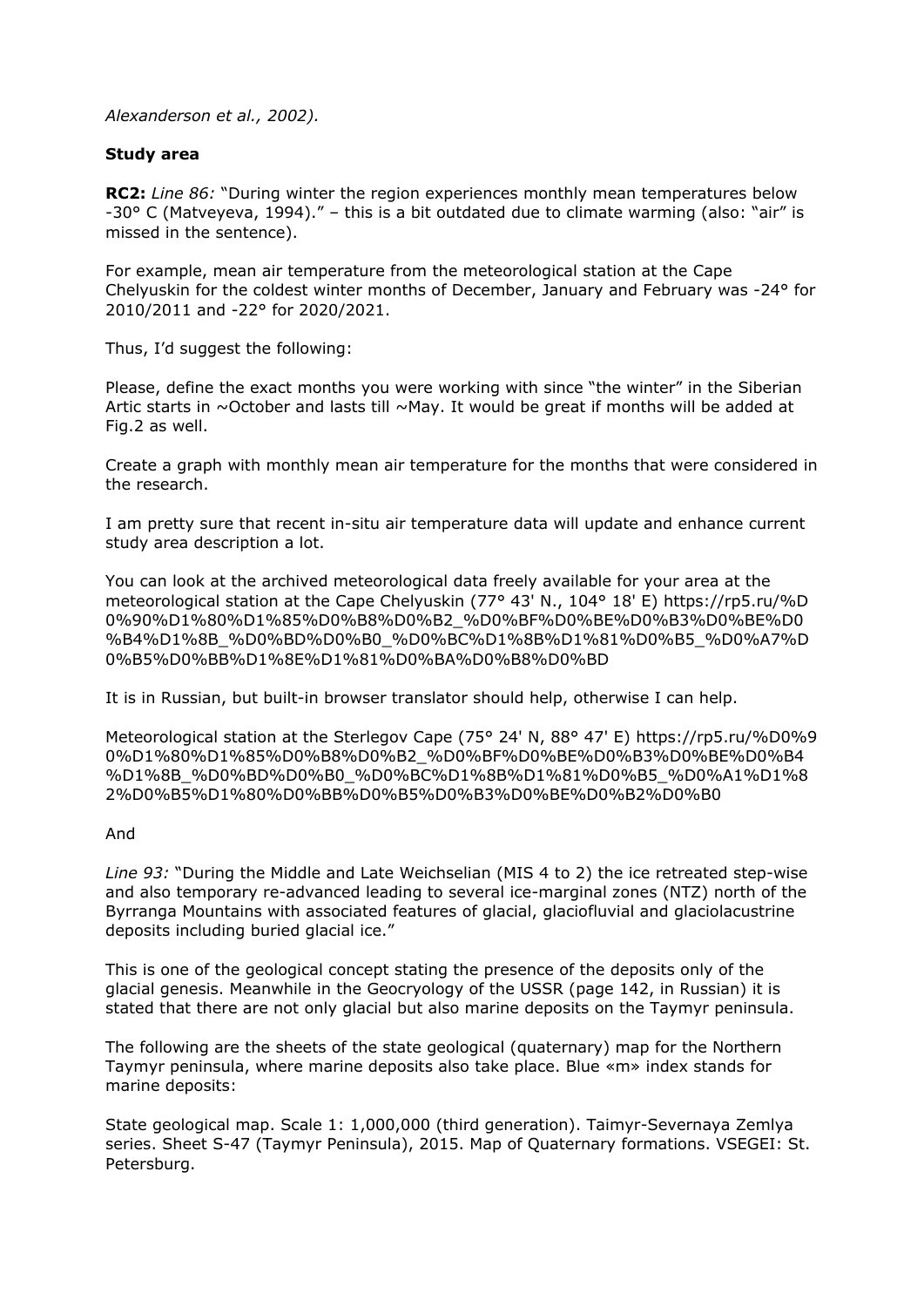https://webftp.vsegei.ru/GGK1000/S-47/S-47\_KQO\_1.pdf

State geological map. Scale 1: 1,000,000 (third generation). Taimyr-Severnaya Zemlya series. Sheet T-45-48 (Taymyr Peninsula), 2013. Map of Quaternary formations. VSEGEI: St. Petersburg.

https://webftp.vsegei.ru/GGK1000/T-45-48/T-45-48\_KQO\_1.pdf

State geological map. Scale 1: 1,000,000 (third generation). Taimyr-Severnaya Zemlya series. Sheet S-46 (Taymyr Peninsula), 2016. Map of Quaternary formations. VSEGEI: St. Petersburg.

https://webftp.vsegei.ru/GGK1000/S-46/S-46\_KQO.pdf

So, please mention this point of view as well.

**AC:** We made the suggested changes to the study region description and added temperature plots to Figure 1 with air temperature data from Cape Chelyuskin and Cape Sterlegov as well as the average air temperature data over the whole study region from ERA5. We added the updated temperature values to the Study region description. We added the information about which month where consider as "winter" (November to April) to the caption of Figure 1 and 2 and to the method section and also note the presence of marine deposits based on the Geocryology of the USSR :

*The climate is characterized as polar Arctic with a mean annual air temperature of about -10 ◦ C. The mean July air temperatures are 2 to 5 ◦ C in the far North and 7 to 10 ◦ C in the South of our study region. During winter the region experiences monthly mean air temperatures below -20 ◦ C (Figure 1b). The area is underlain by continuous cold permafrost, with estimated permafrost temperatures of -11 ◦ C to -8 ◦ C (Obu et al., 2018).Quaternary glaciations and marine transgressions have made a mark on the topography and stratigraphy of the Taymyr Peninsula. The entire peninsula was covered by the Kara Sea Ice Sheet during the Saalian glacial period (140 - 130 ka; MIS 6; Hjort et al. (2002)). Deglaciation during the Eemian interglacial (MIS 5e) was followed by renewed glaciation during the Early Weichselian in MIS 5d to 5a (Hjort et al., 2004; Batchelor et al., 2019). During the Middle and Late Weichselian (MIS 4 to 2) the ice retreated stepwise and also temporary re-advanced leading to several ice-marginal zones (NTZ) north of the Byrranga Mountains with associated features of glacial, glaciofluvial and glaciolacustrine deposits including buried glacial ice. The Geocryology of the USSR also indicate some marine deposits in the region (Proskurnin et al., 2016). Two ice-marginal zones (NTZ 1 and 2) have been associated with the Early and Middle Weichselian and are located close to each other. The most recent of these ice-marginal zones stemmed from the Last Glacial Maximum (NTZ 3) (Möller et al., 2011). The location of the ice-marginal zones is shown in Figure 1a.*

# **Methods**

**RC2:** *Line* 121: "In the manual inspection of the detection location, as well as in the delineation of the affected area, we additionally used time-series of Sentinel-2 and Planet Rapid-Eye images (Drusch et al., 2012; Planet-Team, 2018). For each RTS we computed the volumetric and area change based on the drawn polygons."

*Regarding the manual identification:* How is the manual identification verified? Unfortunately, in the error calculations no human error of manual identification was implied. For example, in the study of Lewkowicz and Way, 2019, where manual identification also took place, the authors applied 5 iterations to examine the data. If any kind of such verification is not possible to perform now, then, please, at least mention the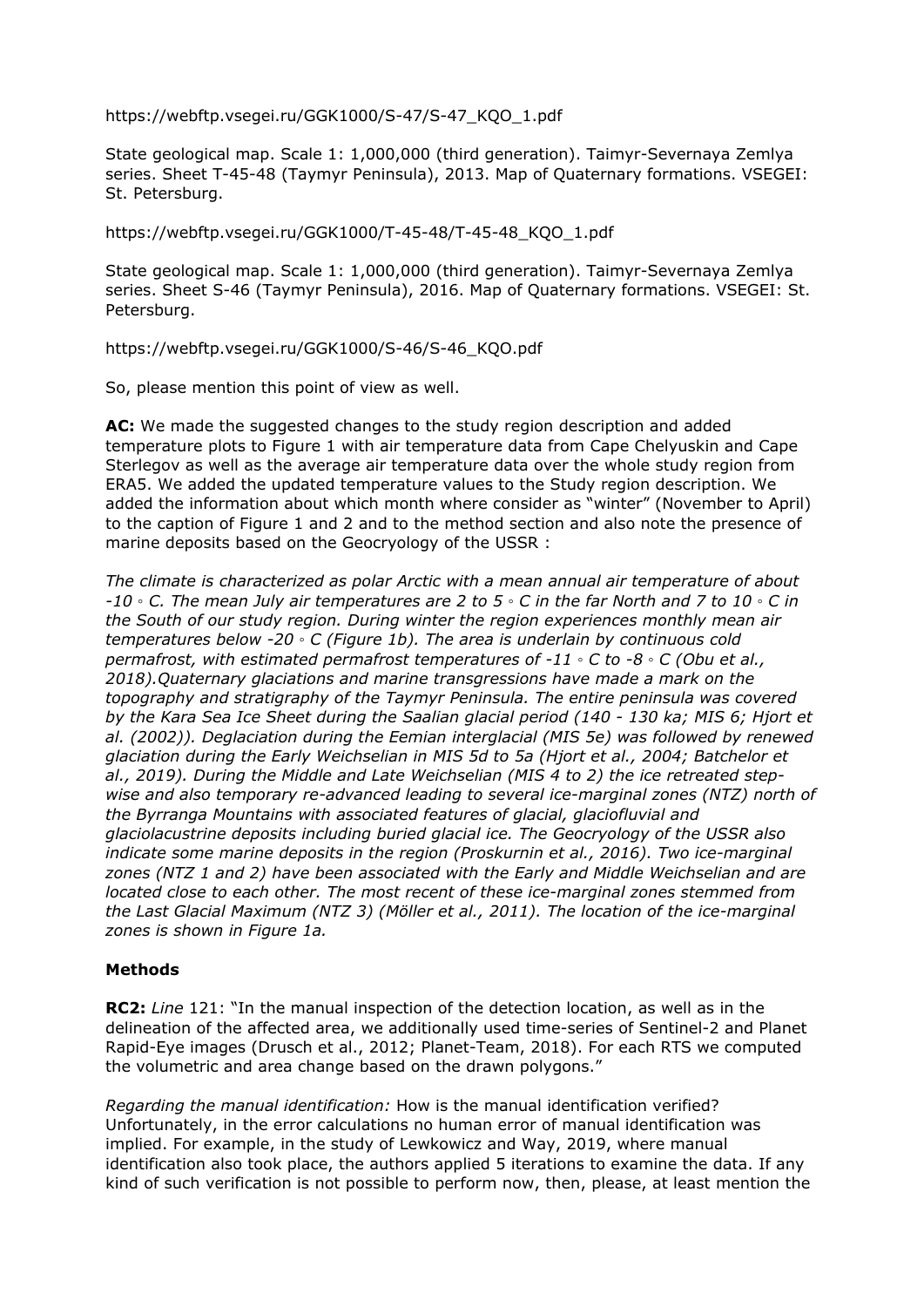possible human error in the Discussion.

*Regarding the manual delineation of the affected area:* When looking at your data it is noticeable that some of the polygons are located very close to each other, thus can represent not two separate RTSs (as stated in the manuscript) but two active parts of one RTS. I have compared the polygons 1075 and 1074 that are identified for TP2, in particular between 01.2018 and 01.2021. According to the satellite image available at the Planet for the September 2020 these two polygons lie within one RTS. Thus, it is incorrect to calculate them as two different. I can assume there could be more of such errors in the data because I've randomly checked only few polygons. Please, check the data for such cases and elaborate this point in your discussion as another human error option.

## **AC:**

*Regarding the manual classification*: Unfortunately, we do not have a large number of students available to conduct the RTS mapping multiple times. Generating the polygons once already took several weeks. We tried to estimate the mapping error by increase and decreasing the polygons, but we agree that an approach with multiple mapping persons would be advantages. We highlighted this additional error source in the discussion.

*Regarding the manual delineation of the affected area:* We agree that it can be difficult so separate RTS that are close to each other. Furthermore, RTS can merge over time. This can introduce an additional error source which we highlighted again in the discussion. In our case we used the DEM difference data to separate RTSs, not the optical/infrared observations that you showed. In optical/infrared data only the induced vegetation changes are visible and it is not clear if the headwall is connected or if they are just connected by the debris outflow. In the two RTSs mentioned, RTS 1074 is at an about 10m lower elevation than 1075, indicated by the generated DEMs (Supplement Figure 1). An about 30-50m gab between significant elevation losses is visible in the DEM difference images (Supplement Figure 2). We think that these RTS can indeed be seen as two separate ones and only the thawed soil is transported along the same path (Supplement Figure 3). We agree that for these RTSs the separation is not obvious and we highlighted these difference in the discussion e.g. they could also be connected but with small headwall heights between them, such that it is not visible in DEM difference images. This should especially be considered when this dataset is compared to optical/infrared generated RTS inventories.

*Regarding mapping errors, we tried to estimate the error in the area change by increasing and decreasing the size of the drawn polygons. Here additional human errors in drawing the polygons are not considered. An approach taken by previous studies(e.g. Lewkowicz andWay (2019)) were polygons were drawn multiple times by different trained persons was not feasible. Furthermore, relating the changes to individual RTSs becomes difficult for RTSs in close proximities and due to RTS coalescence. In this study we separated RTSs based on the induced elevation changes. RTSs that seem connected based on the induced vegetation changes obtained from optical and infrared observations could thus be related to multiple RTSs in our RTS inventory if they are only connected by small RTS headwalls or by the flow of the thawed soil downwards.* 

**RC2:** *Line* 178: "Additionally to the SOC, the massive ice content needs to be known. Here the data availability is even more scars and uncertain than for the SOC content."

Ice content for Taymyr is more or less covered in the Geocryology of USSR by Yershov, 1989 (pages 145, 146, in Russian): it ranges from 30% to 70%, which is nicely in line with your initial assumptions, that is worthy to mention.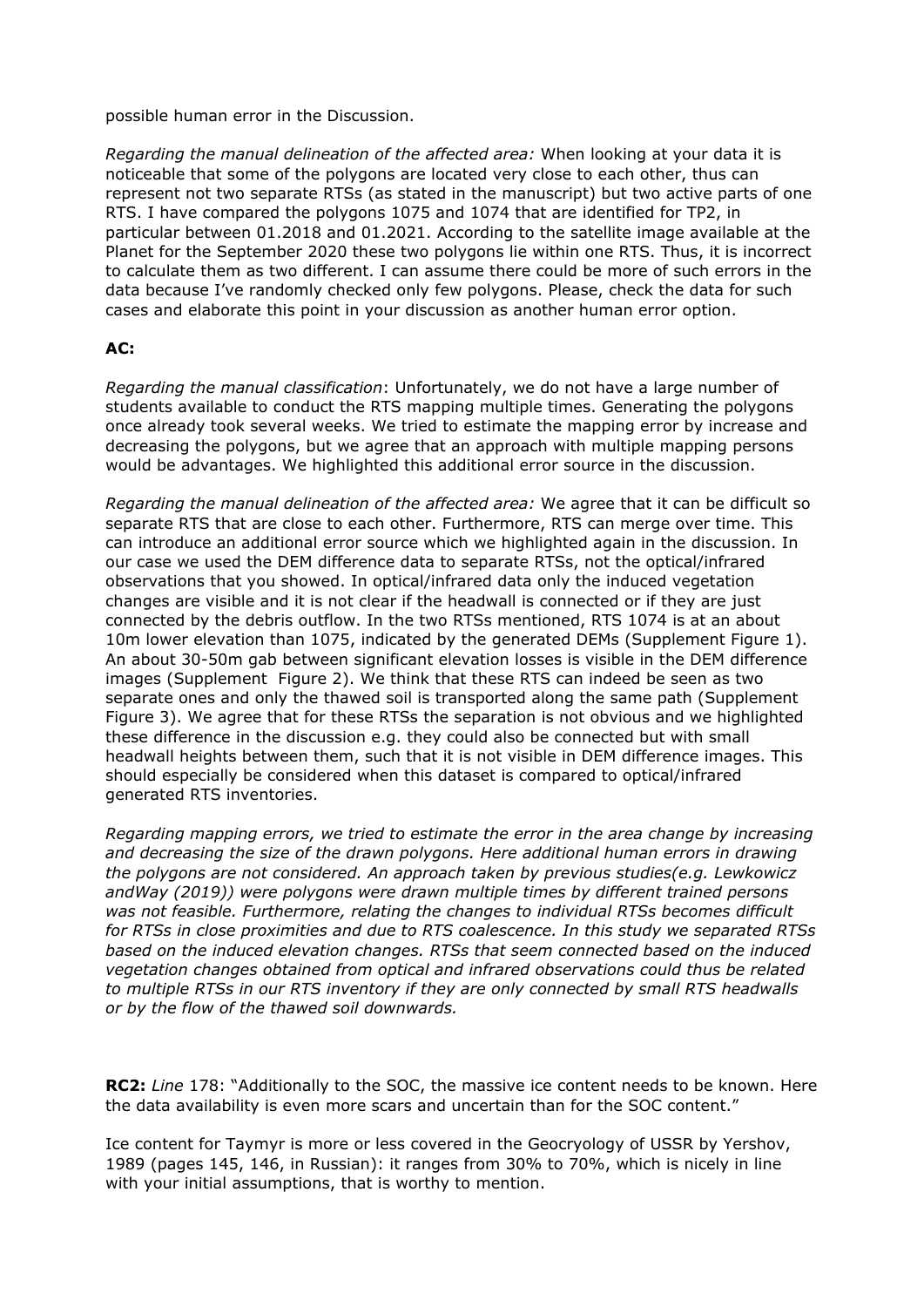**AC:** We added the reference and change this part to:

*Here the data availability is more scars and uncertainthan it is for the SOC content.Yershov E.D. (1989) reported massive ice-contents on the TaymyrPeninsula in the range from 30% to 70%.Past studies that estimated massive ice content at RTS locations have found values in a wide range.*

### **Results**

**RC2:** *Line* 298: "during 2020 related to a Siberian heatwave (Overland and Wang, 2021)"

Please, move this reference to the first mention of "Siberian heatwave" - somewhere to section 3.5

**AC:** We did not mention specifically the "Siberian heatwave" in section 3.5, but first at the end of the Introduction. We removed the reference here.

### **Discussion**

**RC2:** *Line* 314: "This study is the first that identified such an initiation event also for RTSs in the north-Siberian Arctic."

This is not correct. Field observations by Khomutov et al., 2017 demonstrated the activation of different cryogenic landslides and thermocirques (RTS) initiation in Yamal linked to the extremely warm summer in 2012. Please, correct accordingly: Khomutov, A., Leibman, M., Dvornikov, Y., Gubarkov, A., Mullanurov, D., & Khairullin, R. (2017, May). Activation of cryogenic earth flows and formation of thermocirques on central Yamal as a result of climate fluctuations. In Workshop on World Landslide Forum (pp. 209-216). Springer, Cham.

**AC:** Thank you for pointing out this reference. We changed this part accordingly:

*Mass initiations of RTSs following extreme summer temperatures have been documented on the Canadian Arctic Archipelagos(Jones et al., 2019; Lewkowicz and Way, 2019) and the Yamal Peninsula in Siberia (Khomutov et al., 2017). This study is thefirst that identified such an initiation event for RTSs in theNorthernTaymyr Peninsula.*

### **Technical corrections**

### **RC2:**

Abstract Line 3: "carbon mobilization on the Taymyr Peninsula" -> "carbon mobilization on the Northern Taymyr Peninsula"

Comment: to be consistent it is better to use the capital letter "N" in "the Northern Taymyr" everywhere. Since the study was for the northern part of the peninsula, thus it should be stated as "Northern" everywhere related to the study area.

*Line* 61: northern Taymyr -> Northern Taymyr.

*Line* 77: northern Taymyr -> Northern Taymyr.

Figure 1 caption: northern Taymyr Peninsula -> Northern Taymyr Peninsula.

Figure 1 caption: northern Taymyr Ice-Marginal Zones (NTZ 1-3) -> Northern Taymyr Ice-Marginal Zones (NTZ 1-3).